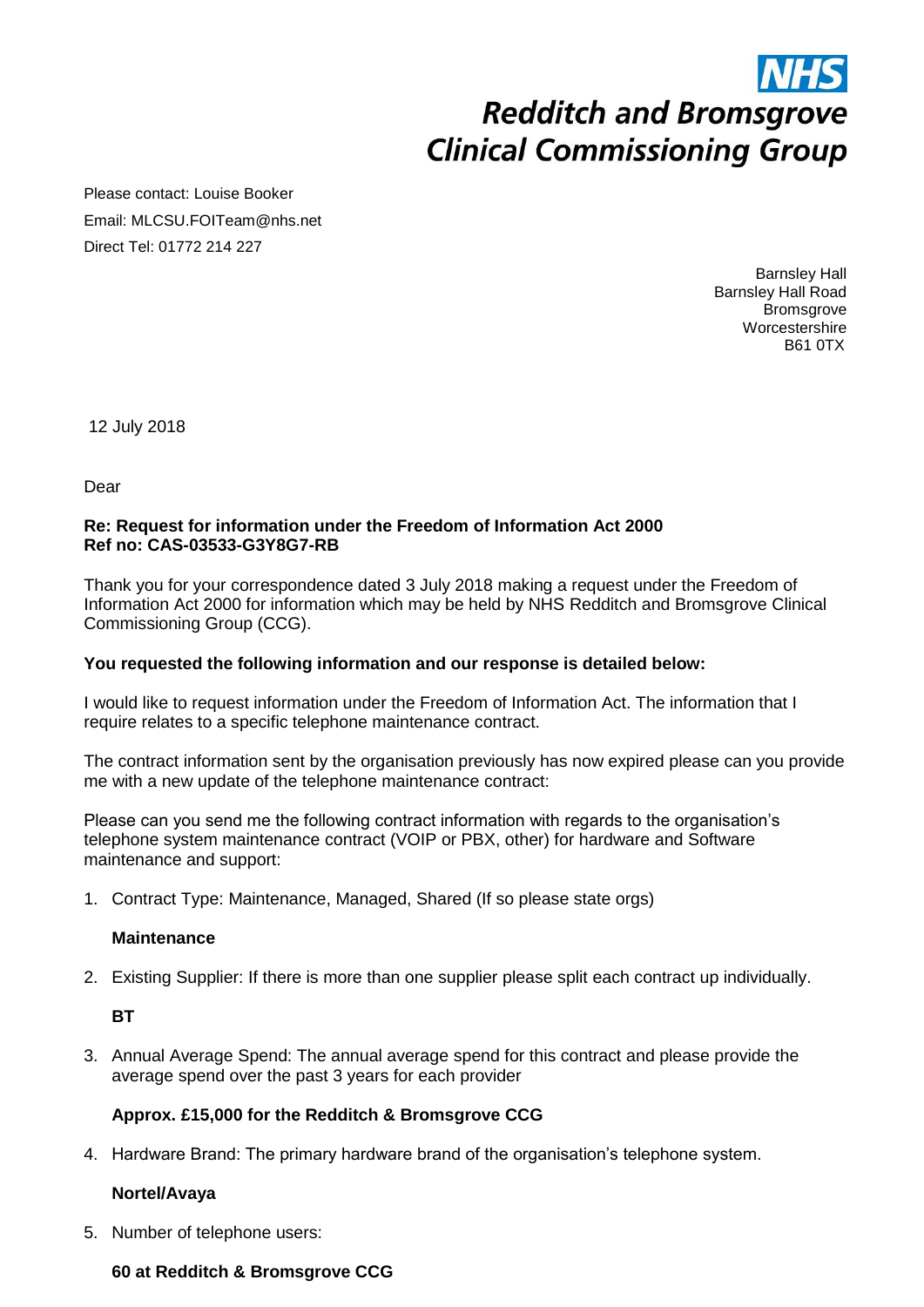6. Contract Duration: please include any extension periods.

#### **5 year, with annual extensions**

7. Contract Expiry Date: Please provide me with the day/month/year.

#### **14 September 2018**

8. Contract Review Date: Please provide me with the day/month/year.

#### **14 September 2018**

9. Application(s) running on PBX/VOIP systems: Applications that run on the actual PBX or VOIP system. E.g. Contact Centre, Communication Manager.

#### **Avaya Contact Center, Call Pilot, System Manager**

10. Telephone System Type: PBX, VOIP, Lync etc

#### **VoIP**

11. Contract Description: Please provide me with a brief description of the overall service provided under this contract.

#### **Contract is owned by a different NHS organisation and they recharge the services to us**

12. Go to Market: How where these services procured, please provide me with either the tender notice or the framework reference number. Please specify if procured through other routes.

#### **Unsure – this was approximately 9 years ago**

13. Contact Detail: Of the person from with the organisation responsible for each contract full Contact details including full name, job title, direct contact number and direct email address.

#### **Lynda Williams, Corporate Services and Projects Manager, 01527 482907, [Lynda.Williams@nhs.net](mailto:Lynda.Williams@nhs.net)**

If the service support area has more than one provider for telephone maintenance then can you please split each contract up individually for each provider.

If the contract is a managed service or is a contract that provides more than just telephone maintenance please can you send me all of the information specified above including the person from with the organisation responsible for that particular contract.

If the maintenance for telephone systems is maintained in-house please can you provide me with:

1. Number of telephone Users:

**N/A**

2. Hardware Brand: The primary hardware brand of the organisation's telephone system.

**N/A**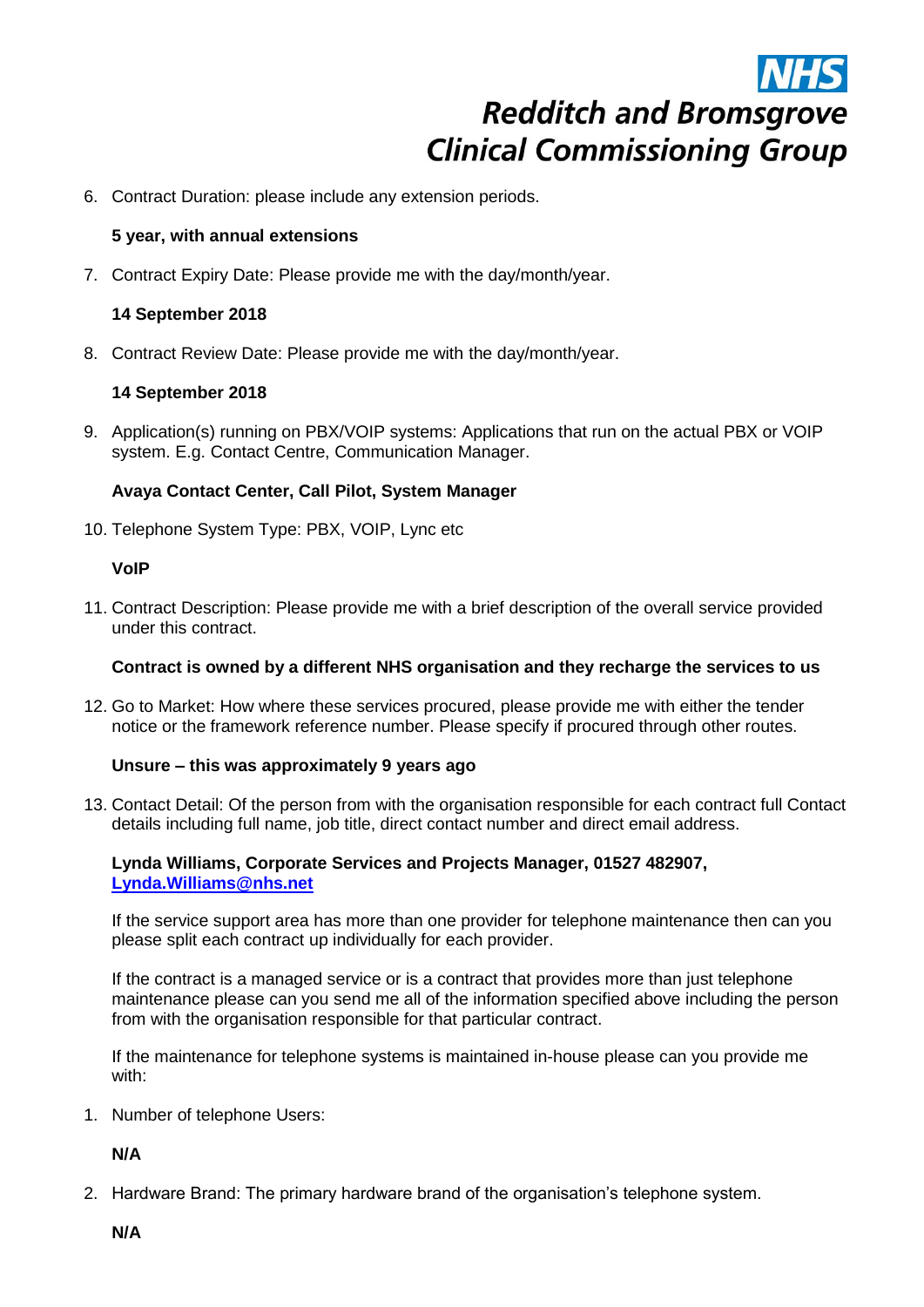3. Application(s) running on PBX/VOIP systems: Applications that run on the actual PBX or VOIP system. E.g. Contact Centre, Communication Manager.

#### **N/A**

4. Contact Detail: Of the person from with the organisation responsible for telephone maintenance full Contact details including full name, job title, direct contact number and direct email address.

#### **N/A**

Also if the contract is due to expire please provide me with the likely outcome of the expiring contract.

#### **The contract will renew for a further year**

If this is a new contract or a new supplier please can you provide me with a short list of suppliers that bid on this service/support contract?

#### **N/A**

#### **Right of appeal**

Should you require any further information or clarification regarding this response, or do not feel that your request has been answered as you would expect, please contact the FOI team to discuss. However, if you remain dissatisfied with the service you have received in relation to your request and wish to request a review of our decision, this can be formally requested in writing and must be within a reasonable period of time (two calendar months) from the date this response was issued

Initially you should write to the freedom of information officer, either by email on [MLCSU.FOITeam@nhs.net](mailto:MLCSU.FOITeam@nhs.net) or post to Jubilee House, Lancashire Business Park, Leyland, PR26 6TR, specifying why you feel you have been wrongly denied access to the information requested. The freedom of information team will make sure your request is investigated by an independent reviewer who was not involved in the original consideration of your request and a written response will be provided within 20 working days.

If you are not content with the outcome of your internal review, you may apply directly to the Information Commissioner's Office (ICO) for a decision. Generally, the ICO cannot make a decision unless you have exhausted the complaints procedure provided by NHS Redditch and Bromsgrove CCG. The ICO can be contacted at:

Information Commissioner's Office, Wycliffe House, Water Lane, Wilmslow, Cheshire, SK9 5AF [www.ico.gov.uk](http://www.ico.gov.uk/) 

#### **Copyright and the Re-use of Public Sector Information Regulations**

Most of the information that we provide in response to Freedom of Information Act 2000 requests will be subject to copyright protection. In most cases the copyright will be owned by NHS Redditch and Bromsgrove CCG. The copyright in other information may be owned by another person or organisation, as indicated in the information itself.

You are free to use any information supplied for your own use, including for non-commercial research purposes. The information may also be used for the purposes of news reporting. However, any other type of re-use, for example, by publishing the information or issuing copies to the public will require the permission of the copyright owner. For information where the copyright is owned by NHS Redditch and Bromsgrove CCG please submit a request in writing stating:-